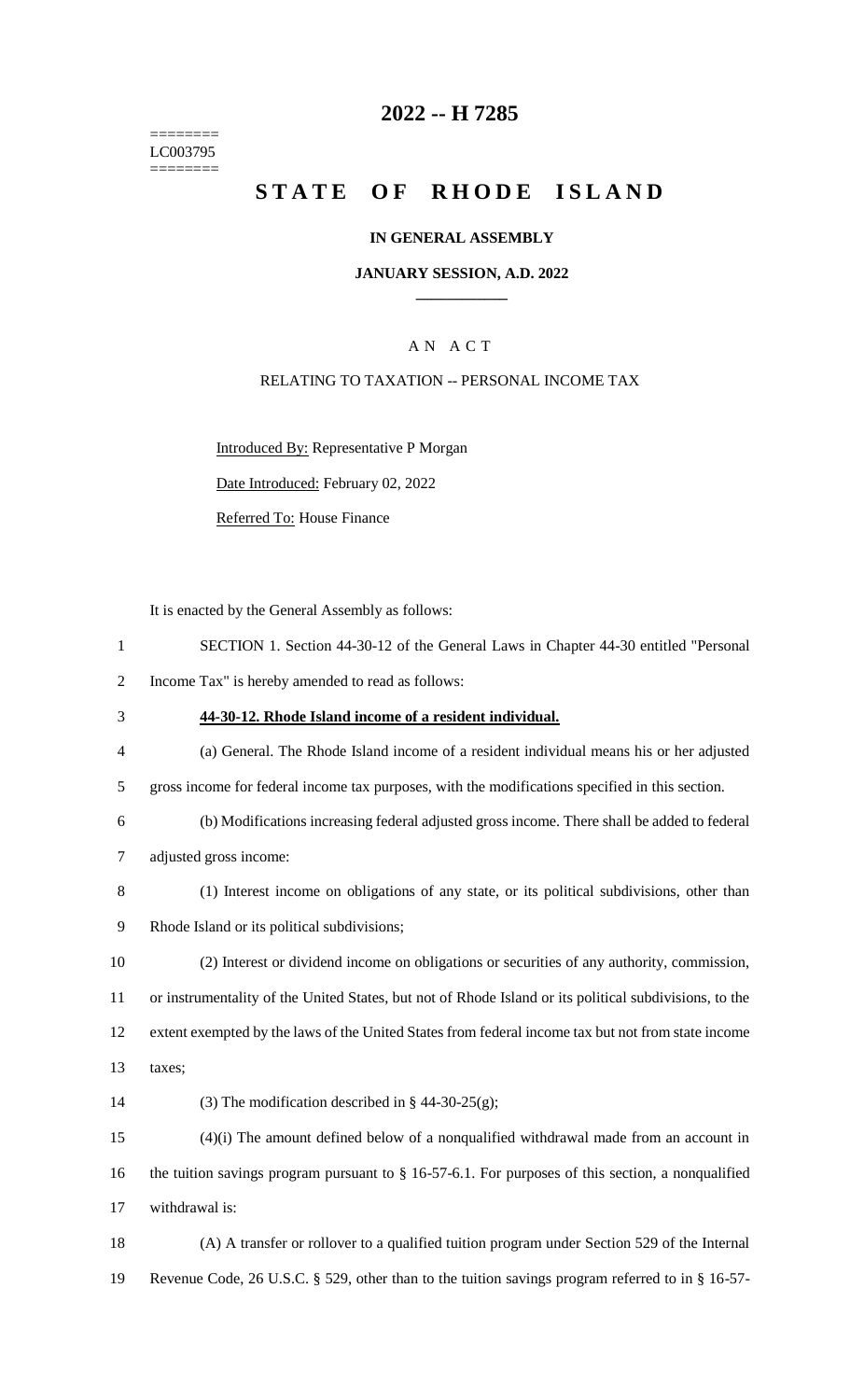6.1; and

 (B) A withdrawal or distribution that is: (I) Not applied on a timely basis to pay "qualified higher education expenses" as defined in § 16-57-3(12) of the beneficiary of the account from which the withdrawal is made; (II) Not made for a reason referred to in § 16-57-6.1(e); or (III) Not made in other circumstances for which an exclusion from tax made applicable by Section 529 of the Internal Revenue Code, 26 U.S.C. § 529, pertains if the transfer, rollover, withdrawal, or distribution is made within two (2) taxable years following the taxable year for which a contributions modification pursuant to subsection (c)(4) of this section is taken based on contributions to any tuition savings program account by the person who is the participant of the account at the time of the contribution, whether or not the person is the participant of the account at the time of the transfer, rollover, withdrawal or distribution; 13 (ii) In the event of a nonqualified withdrawal under subsection  $(b)(4)(i)(A)$  or  $(b)(4)(i)(B)$  of this section, there shall be added to the federal adjusted gross income of that person for the taxable year of the withdrawal an amount equal to the lesser of: (A) The amount equal to the nonqualified withdrawal reduced by the sum of any administrative fee or penalty imposed under the tuition savings program in connection with the nonqualified withdrawal plus the earnings portion thereof, if any, includible in computing the person's federal adjusted gross income for the taxable year; and (B) The amount of the person's contribution modification pursuant to subsection (c)(4) of this section for the person's taxable year of the withdrawal and the two (2) prior taxable years less the amount of any nonqualified withdrawal for the two (2) prior taxable years included in computing the person's Rhode Island income by application of this subsection for those years. Any amount added to federal adjusted gross income pursuant to this subdivision shall constitute Rhode Island income for residents, nonresidents and part-year residents; 26 (5) The modification described in §  $44-30-25.1(d)(3)(i)$ ; (6) The amount equal to any unemployment compensation received but not included in federal adjusted gross income; (7) The amount equal to the deduction allowed for sales tax paid for a purchase of a 30 qualified motor vehicle as defined by the Internal Revenue Code  $\S$  164(a)(6); and (8) For any taxable year beginning on or after January 1, 2020, the amount of any Paycheck Protection Program loan forgiven for federal income tax purposes as authorized by the Coronavirus Aid, Relief, and Economic Security Act and/or the Consolidated Appropriations Act, 2021 and/or any other subsequent federal stimulus relief packages enacted by law, to the extent that the amount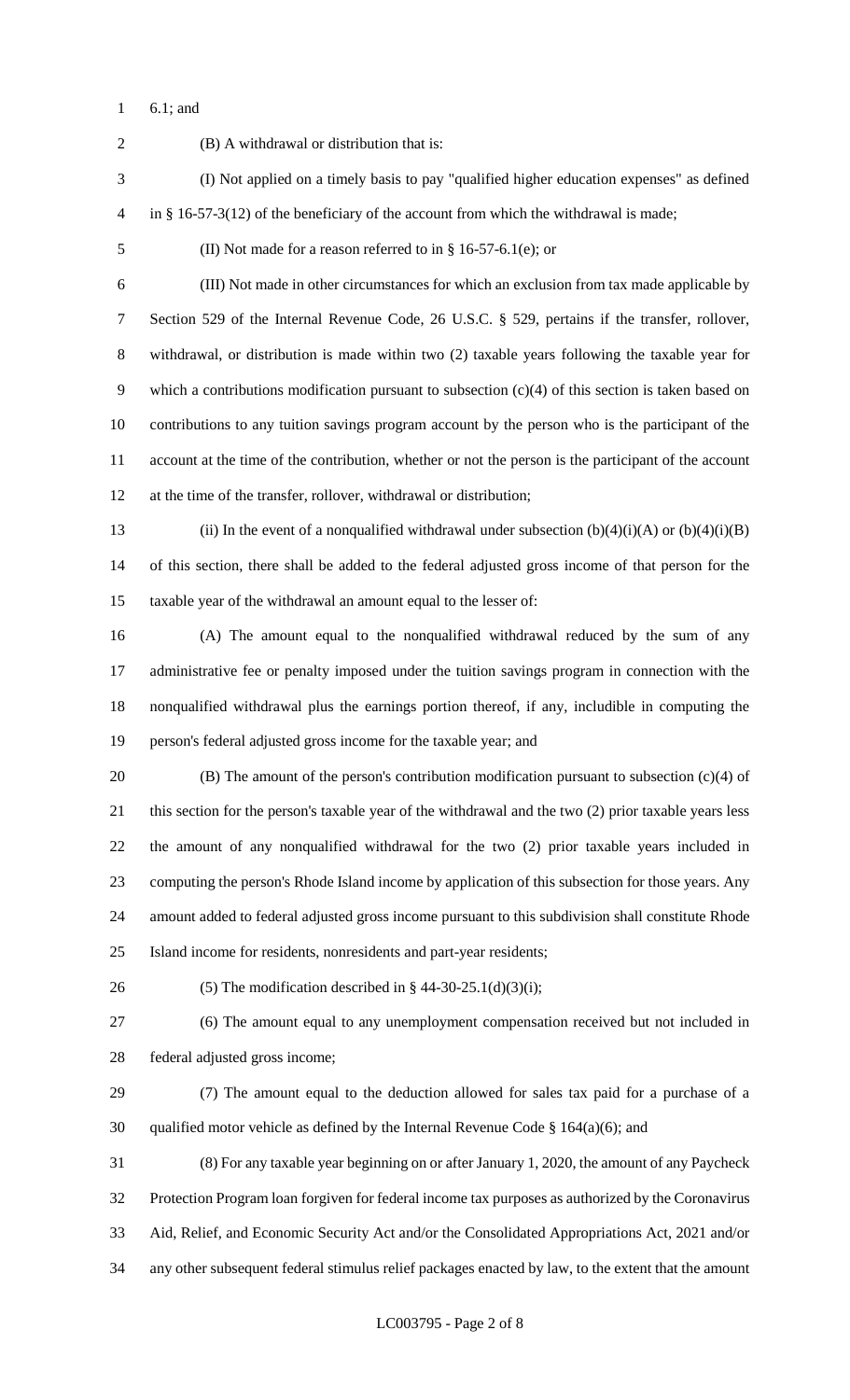of the loan forgiven exceeds \$250,000, including an individual's distributive share of the amount of a pass-through entity's loan forgiveness in excess of \$250,000.

 (c) Modifications reducing federal adjusted gross income. There shall be subtracted from federal adjusted gross income:

 (1) Any interest income on obligations of the United States and its possessions to the extent includible in gross income for federal income tax purposes, and any interest or dividend income on obligations, or securities of any authority, commission, or instrumentality of the United States to the extent includible in gross income for federal income tax purposes but exempt from state income taxes under the laws of the United States; provided, that the amount to be subtracted shall in any case be reduced by any interest on indebtedness incurred or continued to purchase or carry obligations or securities the income of which is exempt from Rhode Island personal income tax, to the extent the interest has been deducted in determining federal adjusted gross income or taxable income;

(2) A modification described in § 44-30-25(f) or § 44-30-1.1(c)(1);

 (3) The amount of any withdrawal or distribution from the "tuition savings program" referred to in § 16-57-6.1 that is included in federal adjusted gross income, other than a withdrawal or distribution or portion of a withdrawal or distribution that is a nonqualified withdrawal;

 (4) Contributions made to an account under the tuition savings program, including the "contributions carryover" pursuant to subsection (c)(4)(iv) of this section, if any, subject to the following limitations, restrictions and qualifications:

 (i) The aggregate subtraction pursuant to this subdivision for any taxable year of the taxpayer shall not exceed five hundred dollars (\$500) or one thousand dollars (\$1,000) if a joint return;

(ii) The following shall not be considered contributions:

 (A) Contributions made by any person to an account who is not a participant of the account at the time the contribution is made;

 (B) Transfers or rollovers to an account from any other tuition savings program account or from any other "qualified tuition program" under section 529 of the Internal Revenue Code, 26 U.S.C. § 529; or

(C) A change of the beneficiary of the account;

 (iii) The subtraction pursuant to this subdivision shall not reduce the taxpayer's federal adjusted gross income to less than zero (0);

 (iv) The contributions carryover to a taxable year for purpose of this subdivision is the excess, if any, of the total amount of contributions actually made by the taxpayer to the tuition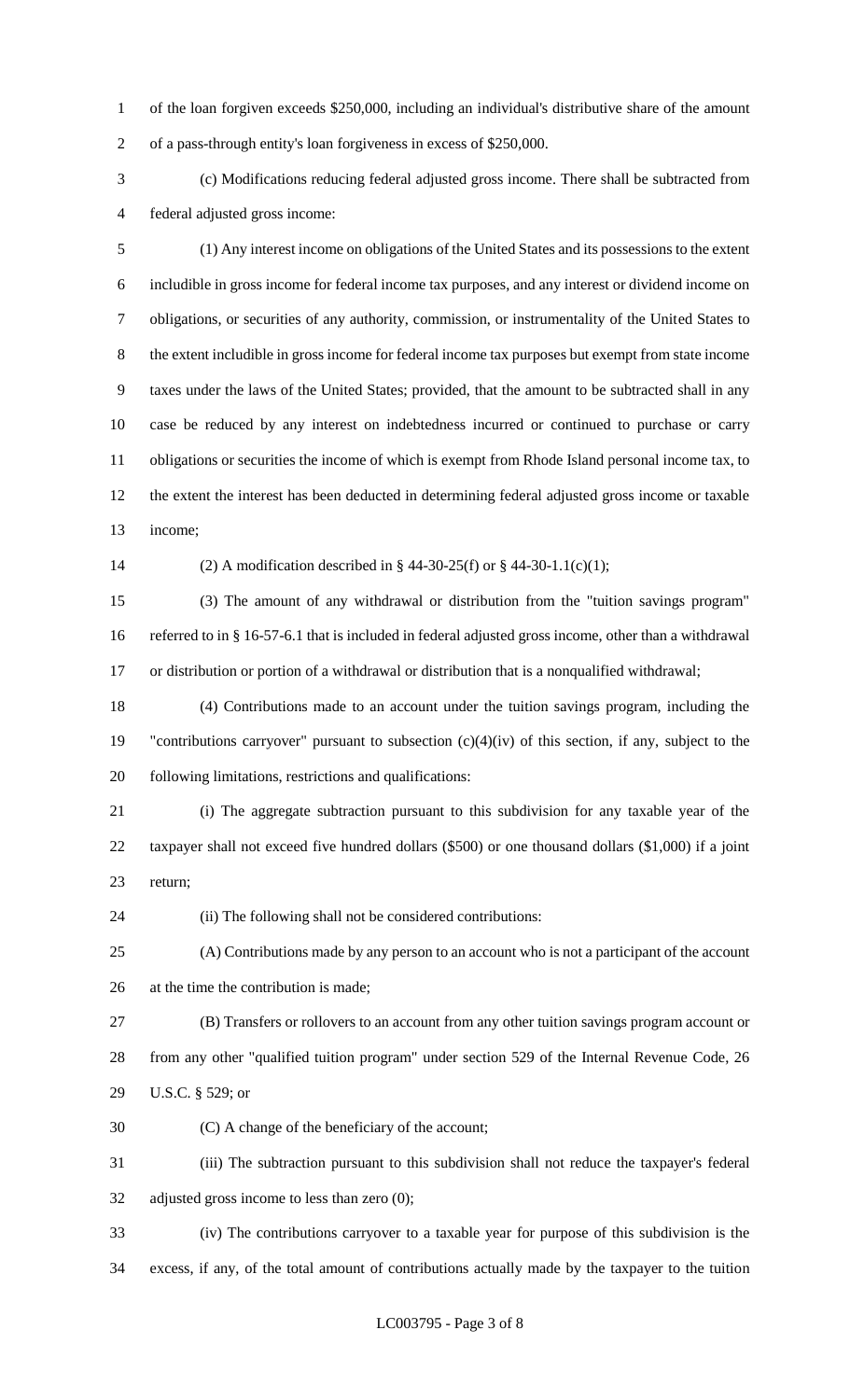- savings program for all preceding taxable years for which this subsection is effective over the sum
- of:
- (A) The total of the subtractions under this subdivision allowable to the taxpayer for all such preceding taxable years; and

 (B) That part of any remaining contribution carryover at the end of the taxable year which exceeds the amount of any nonqualified withdrawals during the year and the prior two (2) taxable years not included in the addition provided for in this subdivision for those years. Any such part shall be disregarded in computing the contributions carryover for any subsequent taxable year;

 (v) For any taxable year for which a contributions carryover is applicable, the taxpayer shall include a computation of the carryover with the taxpayer's Rhode Island personal income tax return for that year, and if for any taxable year on which the carryover is based the taxpayer filed a 12 joint Rhode Island personal income tax return but filed a return on a basis other than jointly for a subsequent taxable year, the computation shall reflect how the carryover is being allocated between the prior joint filers;

15 (5) The modification described in  $\S$  44-30-25.1(d)(1);

 (6) Amounts deemed taxable income to the taxpayer due to payment or provision of insurance benefits to a dependent, including a domestic partner pursuant to chapter 12 of title 36 or other coverage plan;

(7) Modification for organ transplantation.

 (i) An individual may subtract up to ten thousand dollars (\$10,000) from federal adjusted gross income if he or she, while living, donates one or more of his or her human organs to another human being for human organ transplantation, except that for purposes of this subsection, "human organ" means all or part of a liver, pancreas, kidney, intestine, lung, or bone marrow. A subtract modification that is claimed hereunder may be claimed in the taxable year in which the human organ transplantation occurs.

 (ii) An individual may claim that subtract modification hereunder only once, and the subtract modification may be claimed for only the following unreimbursed expenses that are incurred by the claimant and related to the claimant's organ donation:

(A) Travel expenses.

(B) Lodging expenses.

(C) Lost wages.

 (iii) The subtract modification hereunder may not be claimed by a part-time resident or a nonresident of this state;

(8) Modification for taxable Social Security income.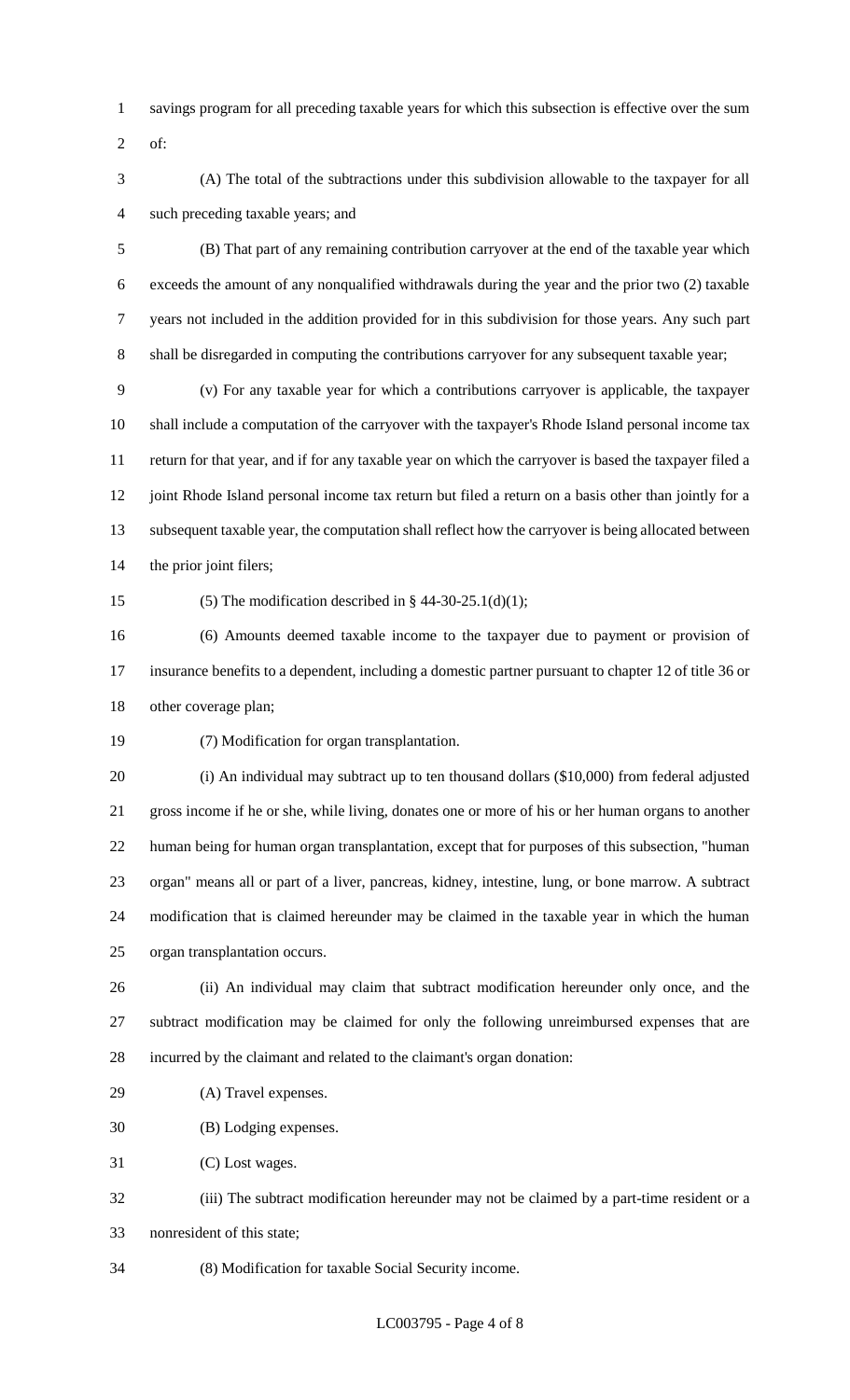(i) For tax years beginning on or after January 1, 2016:

 (A) For a person who has attained the age used for calculating full or unreduced social security retirement benefits who files a return as an unmarried individual, head of household, or married filing separate whose federal adjusted gross income for the taxable year is less than eighty thousand dollars (\$80,000); or

 (B) A married individual filing jointly or individual filing qualifying widow(er) who has attained the age used for calculating full or unreduced social security retirement benefits whose joint federal adjusted gross income for the taxable year is less than one hundred thousand dollars (\$100,000), an amount equal to the social security benefits includible in federal adjusted gross income.

 (ii) Adjustment for inflation. The dollar amount contained in subsections (c)(8)(i)(A) and (c)(8)(i)(B) of this section shall be increased annually by an amount equal to:

13 (A) Such dollar amount contained in subsections  $(c)(8)(i)(A)$  and  $(c)(8)(i)(B)$  of this section adjusted for inflation using a base tax year of 2000, multiplied by;

(B) The cost-of-living adjustment with a base year of 2000.

 (iii) For the purposes of this section the cost-of-living adjustment for any calendar year is 17 the percentage (if any) by which the consumer price index for the preceding calendar year exceeds the consumer price index for the base year. The consumer price index for any calendar year is the average of the consumer price index as of the close of the twelve-month (12) period ending on August 31, of such calendar year.

 (iv) For the purpose of this section the term "consumer price index" means the last consumer price index for all urban consumers published by the department of labor. For the purpose of this section the revision of the consumer price index which is most consistent with the consumer price index for calendar year 1986 shall be used.

 (v) If any increase determined under this section is not a multiple of fifty dollars (\$50.00), such increase shall be rounded to the next lower multiple of fifty dollars (\$50.00). In the case of a married individual filing separate return, if any increase determined under this section is not a multiple of twenty-five dollars (\$25.00), such increase shall be rounded to the next lower multiple of twenty-five dollars (\$25.00);

 (9) Modification for up to fifteen thousand dollars (\$15,000) of taxable retirement income from certain pension plans or annuities.

 (i) For tax years beginning on or after January 1, 2017, a modification shall be allowed for up to fifteen thousand dollars (\$15,000) of taxable pension and/or annuity income that is included in federal adjusted gross income for the taxable year: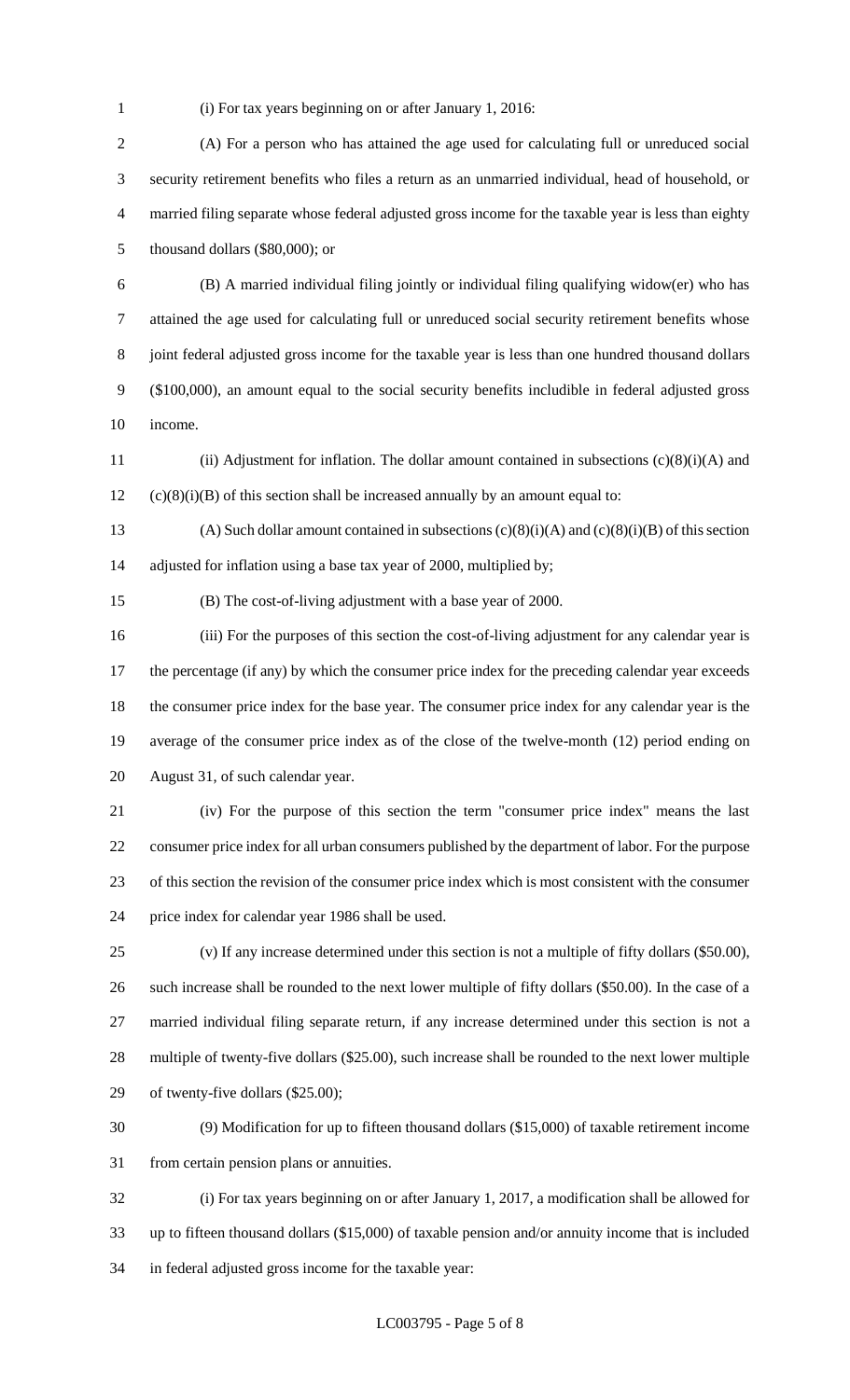(A) For a person who has attained the age used for calculating full or unreduced social security retirement benefits who files a return as an unmarried individual, head of household, or married filing separate whose federal adjusted gross income for such taxable year is less than the 4 amount used for the modification contained in subsection  $(c)(8)(i)(A)$  of this section an amount not to exceed \$15,000 of taxable pension and/or annuity income includible in federal adjusted gross income; or

 (B) For a married individual filing jointly or individual filing qualifying widow(er) who has attained the age used for calculating full or unreduced social security retirement benefits whose joint federal adjusted gross income for such taxable year is less than the amount used for the 10 modification contained in subsection (c)(8)(i)(B) of this section an amount not to exceed \$15,000 of taxable pension and/or annuity income includible in federal adjusted gross income.

 (ii) Adjustment for inflation. The dollar amount contained by reference in subsections 13 (c)(9)(i)(A) and (c)(9)(i)(B) of this section shall be increased annually for tax years beginning on or after January 1, 2018, by an amount equal to:

15 (A) Such dollar amount contained by reference in subsections  $(c)(9)(i)(A)$  and  $(c)(9)(i)(B)$ 16 of this section adjusted for inflation using a base tax year of 2000, multiplied by;

(B) The cost-of-living adjustment with a base year of 2000.

 (iii) For the purposes of this section, the cost-of-living adjustment for any calendar year is the percentage (if any) by which the consumer price index for the preceding calendar year exceeds the consumer price index for the base year. The consumer price index for any calendar year is the average of the consumer price index as of the close of the twelve-month (12) period ending on August 31, of such calendar year.

 (iv) For the purpose of this section, the term "consumer price index" means the last consumer price index for all urban consumers published by the department of labor. For the purpose of this section, the revision of the consumer price index which is most consistent with the consumer price index for calendar year 1986 shall be used.

 (v) If any increase determined under this section is not a multiple of fifty dollars (\$50.00), such increase shall be rounded to the next lower multiple of fifty dollars (\$50.00). In the case of a married individual filing a separate return, if any increase determined under this section is not a multiple of twenty-five dollars (\$25.00), such increase shall be rounded to the next lower multiple of twenty-five dollars (\$25.00); and

 (10) Modification for Rhode Island investment in opportunity zones. For purposes of a taxpayer's state tax liability, in the case of any investment in a Rhode Island opportunity zone by the taxpayer for at least seven (7) years, a modification to income shall be allowed for the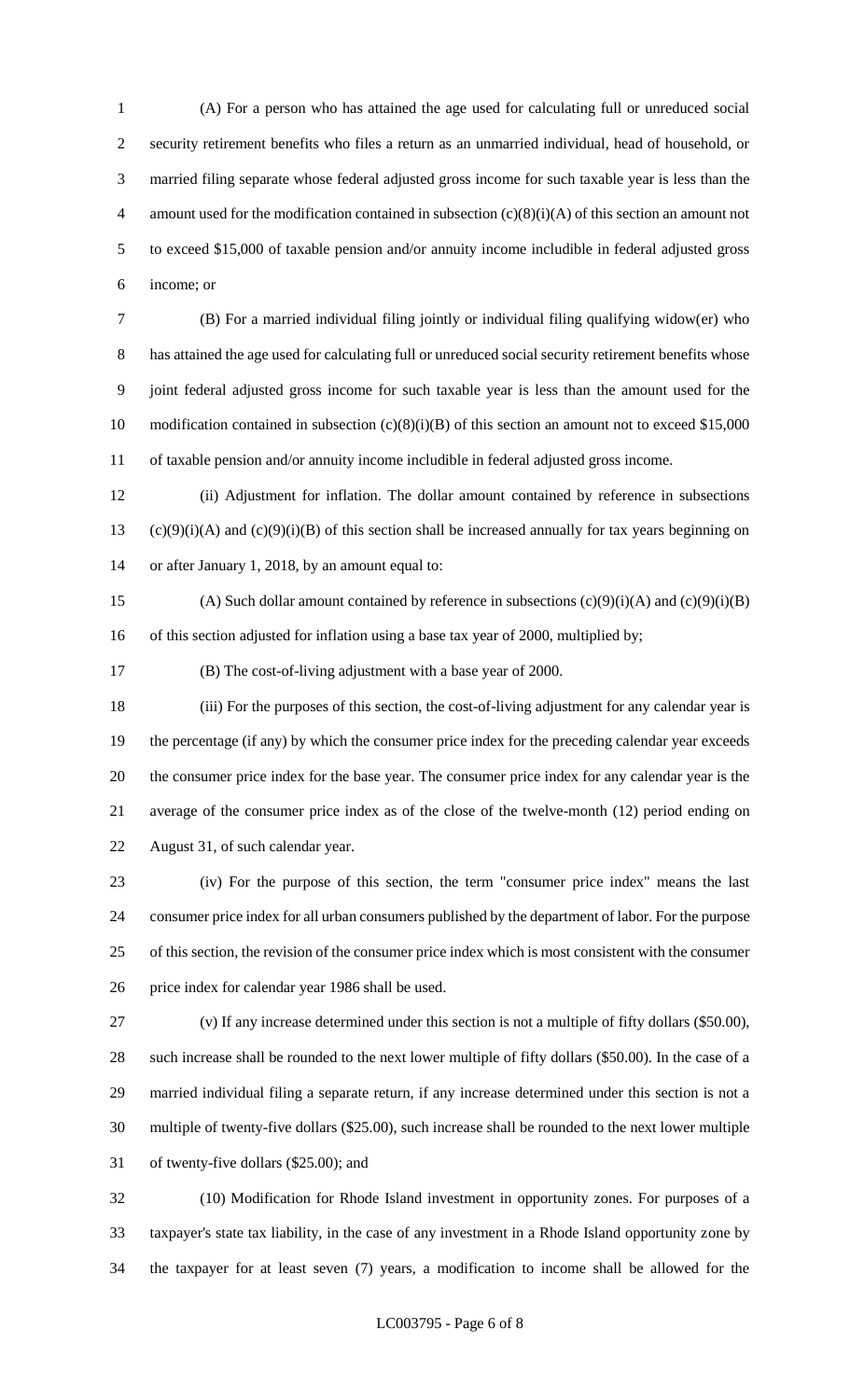incremental difference between the benefit allowed under 26 U.S.C. § 1400Z-2(b)(2)(B)(iv) and the federal benefit allowed under 26 U.S.C. § 1400Z-2(c).

 (11) Modification for withdrawals from retirement accounts. A person who has attained the age used for calculating full or unreduced social security retirement benefits, may subtract up 5 to forty thousand dollars (\$40,000) from federal adjusted gross income, for withdrawals from any retirement account, traditional individual retirement account or a rollover individual retirement account. (d) Modification for Rhode Island fiduciary adjustment. There shall be added to, or subtracted from, federal adjusted gross income (as the case may be) the taxpayer's share, as beneficiary of an estate or trust, of the Rhode Island fiduciary adjustment determined under § 44- 30-17.

 (e) Partners. The amounts of modifications required to be made under this section by a 13 partner, which relate to items of income or deduction of a partnership, shall be determined under § 44-30-15.

SECTION 2. This act shall take effect upon passage.

======== LC003795 ========